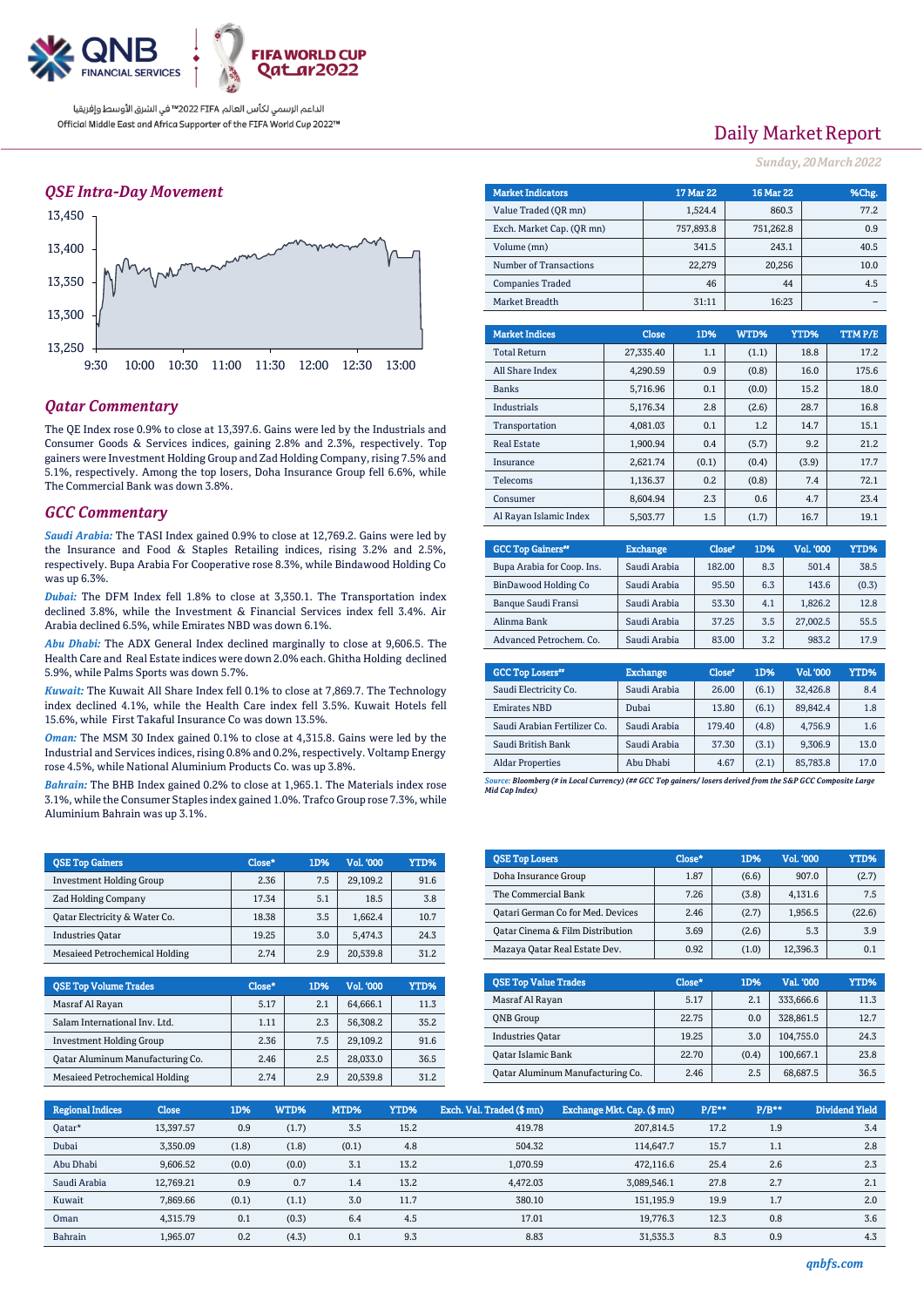

# Daily Market Report

*Sunday, 20March2022*

*Source: Bloomberg, Qatar Stock Exchange, Tadawul, Muscat Securities Market and Dubai Financial Market (\*\* TTM; \* Value traded (\$ mn) do not include special trades, if any)*

#### *Qatar Market Commentary*

- The QE Index rose 0.9% to close at 13,397.6. The Industrials and Consumer Goods & Services indices led the gains. The index rose on the back of buying support from GCC and Foreign shareholders despite selling pressure from Qatari and Arab shareholders.
- Investment Holding Group and Zad Holding Company were the top gainers, rising 7.5% and 5.1%, respectively. Among the top losers, Doha Insurance Group fell 6.6%, while The Commercial Bank was down 3.8%.
- Volume of shares traded on Thursday rose by 40.5% to 341.5mn from 243.1mn on Wednesday. Further, as compared to the 30-day moving average of 289.8mn, volume for the day was 17.8% higher. Masraf Al Rayan and Salam International Inv. Ltd. were the most active stocks, contributing 18.9% and 16.5% to the total volume, respectively.

| <b>Overall Activity</b>        | <b>Buy %*</b> | Sell %* | Net (QR)          |
|--------------------------------|---------------|---------|-------------------|
| Qatari Individuals             | 19.57%        | 28.77%  | (140, 211, 242.6) |
| <b>Oatari Institutions</b>     | 6.86%         | 24.11%  | (263,004,412.2)   |
| Oatari                         | 26.42%        | 52.87%  | (403.215.654.8)   |
| <b>GCC</b> Individuals         | 0.39%         | 0.32%   | 1,064,029.0       |
| <b>GCC</b> Institutions        | 8.32%         | 0.60%   | 117,673,664.3     |
| GCC                            | 8.70%         | 0.92%   | 118,737,693.3     |
| Arab Individuals               | 5.06%         | 6.37%   | (20,003,712.0)    |
| <b>Arab Institutions</b>       | 0.02%         | 0.00%   | 26,589.8          |
| Arab                           | 5.06%         | 6.37%   | (19, 977, 122.3)  |
| Foreigners Individuals         | 1.18%         | 1.26%   | (1,241,460.6)     |
| <b>Foreigners Institutions</b> | 58.64%        | 38.59%  | 305,696,544.4     |
| <b>Foreigners</b>              | 59.82%        | 39.84%  | 304.455.083.7     |

*Source: Qatar Stock Exchange (\*as a % of traded value)*

### *Earnings Releases, Global Economic Data and Earnings Calendar*

#### Earnings Releases

| <b>Company</b>                    | <b>Market</b> | <b>Currency</b> | Revenue (mn)<br>402021 | % Change<br>YoY | <b>Operating Profit</b><br>$(mn)$ 4Q2021 | % Change<br>YoY          | Net Profit<br>(mn) 4Q2021 | % Change YoY |
|-----------------------------------|---------------|-----------------|------------------------|-----------------|------------------------------------------|--------------------------|---------------------------|--------------|
| Jazan Energy And Development Co.* | Saudi Arabia  | <b>SR</b>       | 98.5                   | 15.8%           | 11.8                                     | 39.7%                    | 13.3                      | 23.2%        |
| Wataniya Insurance Co.*           | Saudi Arabia  | <b>SR</b>       | 902.1                  | 14.8%           |                                          | $\overline{\phantom{a}}$ | (50.5)                    | N/A          |
| Electrical Industries Co.*        | Saudi Arabia  | <b>SR</b>       | 770.7                  | 18.8%           | 70.3                                     | 66.6%                    | 48.8                      | 104.2%       |
| Umm Al-Qura Cement Co.*           | Saudi Arabia  | <b>SR</b>       | 278.8                  | $-16.3%$        | 102.2                                    | $-29.3%$                 | 78.0                      | $-33.7%$     |
| Enma AlRawabi Co.*                | Saudi Arabia  | <b>SR</b>       | 39.0                   | $-8.3%$         | 24.0                                     | $-9.7%$                  | 22.0                      | $-5.8%$      |
| Gulf Pharmaceutical Industries*   | Abu Dhabi     | AED             | 1,143.2                | 99.5%           | 63.9                                     | N/A                      | 64.4                      | N/A          |
| Methaq Takaful Insurance Company* | Abu Dhabi     | <b>AED</b>      | 347.5                  | 8.1%            | $\overline{\phantom{a}}$                 | $\overline{\phantom{a}}$ | 7.6                       | $-58.8%$     |

*Source: Company data, DFM, ADX, MSM, TASI, BHB. (\*Financial for FY2021)*

#### Global Economic Data

| <b>Date</b> | <b>Market</b> | <b>Source</b>                                      | <b>Indicator</b>              | Period     | <b>Actual</b> | Consensus | <b>Previous</b> |
|-------------|---------------|----------------------------------------------------|-------------------------------|------------|---------------|-----------|-----------------|
| 03/17       | <b>US</b>     | <b>US Census Bureau</b>                            | <b>Housing Starts</b>         | Feb        | 1769k         | 1700k     | 1657k           |
| 03/17       | <b>US</b>     | <b>US Census Bureau</b>                            | <b>Building Permits</b>       | Feb        | 1859k         | 1850k     | 1899k           |
| 03/17       | <b>US</b>     | Department of Labor                                | <b>Initial Jobless Claims</b> | 12-Mar     | 214k          | 220k      | 229k            |
| 03/17       | <b>US</b>     | Department of Labor                                | <b>Continuing Claims</b>      | 5-Mar      | 1419k         | 1480k     | 1490k           |
| 03/17       | <b>US</b>     | <b>Federal Reserve</b>                             | <b>Capacity Utilization</b>   | Feb        | 77.60%        | 77.90%    | 77.30%          |
| 03/17       | <b>EU</b>     | Eurostat                                           | CPI YoY                       | Feb F      | 5.90%         | 5.80%     | 5.80%           |
| 03/17       | <b>EU</b>     | Eurostat                                           | CPI MoM                       | Feb F      | 0.90%         | 0.90%     | 0.90%           |
| 03/17       | EU            | Eurostat                                           | <b>CPI Core YoY</b>           | Feb F      | 2.70%         | 2.70%     | 2.70%           |
| 03/17       | Japan         | Economic and Social Research I                     | Core Machine Orders MoM       | Jan        | $-2.00%$      | $-2.00%$  | 3.10%           |
| 03/17       | Japan         | Economic and Social Research I                     | Core Machine Orders YoY       | Jan        | 5.10%         | 8.70%     | 5.10%           |
| 03/18       | Japan         | Ministry of Internal Affairs and<br>Communications | Natl CPI YoY                  | Feb        | 0.90%         | 0.90%     | 0.50%           |
| 03/18       | Japan         | Ministry of Economy Trade and                      | Tertiary Industry Index MoM   | <b>Jan</b> | $-0.70%$      | $-1.00%$  | 0.10%           |

*Source: Bloomberg (s.a. = seasonally adjusted; n.s.a. = non-seasonally adjusted; w.d.a. = working day adjusted)*

#### Earnings Calendar

| Tickers     | Company Name        | Date of reporting 4Q2021 results | No. of days remaining | <b>Status</b> |
|-------------|---------------------|----------------------------------|-----------------------|---------------|
| ZHCD        | Zad Holding Company | 23-Mar-22                        |                       | Due           |
| <b>ERES</b> | Ezdan Holding Group | 28-Mar-22                        |                       | Due           |

*Source: QSE*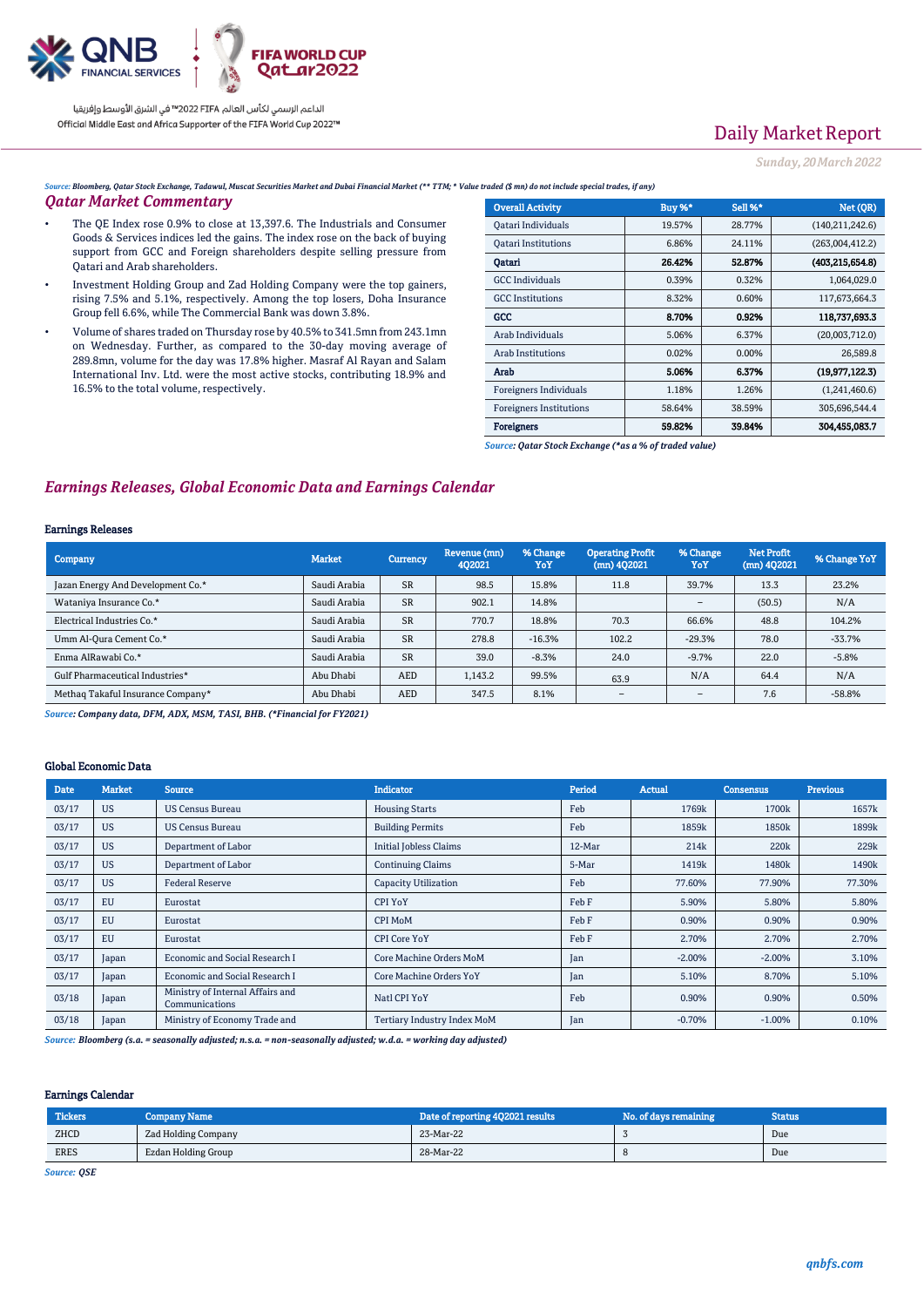

## *Qatar*

- MRDS reports net loss of QR263.7mn in 4Q2021 Mazaya Qatar Real Estate Development (MRDS) reported net loss of QR263.7mn in 4Q2021 as compared to net profit of QR15.4mn in 4Q2020 and net profit of QR10.3mn in 3Q2021.The company's rental income came in at QR9.9mn in 4Q2021, which represents an increase of 43.6% YoY (+11.3% QoQ). Loss per share amounted to QR0.21 in FY2021 as compared to earnings per share of QR0.03 in FY2020. (QSE)
- QIGD's bottom line rises 135.8% YoY and 175.2% QoQ in 4Q2021 Qatari Investors Group's (QIGD) net profit rose 135.8% YoY (+175.2% QoQ) to QR88.4mn in 4Q2021.The company's revenue came in at QR194.2mn in 4Q2021, which represents an increase of 8.3% YoY (+29.4% QoQ). EPS amounted to QR0.15 in FY2021 as compared to QR0.07 in FY2020, in addition to the proposed cash dividends of QR0.10. (QSE)
- Dukhan Bank reports QR1.2bn net profit for 2021 Dukhan Bank has reported net profit of QR1.193bn for the year ended December 31, 2021. The bank's robust financial performance during the year has resulted in its total assets to increase to QR110.7bn, representing a significant growth of more than 28 percent as compared to last year driven by growth under the financing assets and investment securities. Notably financing assets continued to grow to QR75.2bn at end of December 31, 2021 from QR58.5bn at December 31, 2020, representing a remarkable growth of 29 percent. Further customers' deposits balance raised to QR77.4bn at end of 2021, which mainly supported the assets growth, increased considerably by 44 percent compared to QR53.9bn as at December 31, 2020.The bank's total equity soared to QR14bn from QR11.5bn at end of December 2020 whereas the total capital adequacy ratio stands at 18.4 percent as of 31 December 2021, in accordance with the Basel III guidelines, maintaining a sufficient buffer above the minimum supervisory ratio as specified by Qatar Central Bank and Basel Standards. Dukhan Bank's strong asset liability management capabilities enabled it to improve its financing to deposits ratio to under 98 percent from above 100 percent at end of 2020 reflecting the improvement in the Bank's overall liquidity position. The total income for the year increases to QR4.05bn resulting in a growth of 7 percent compared to QR3,788mn during 2020, while net operating income reached to the level of QR2.068bn as compared to QR1.974bn marking a year-on-year growth of 5 percent. The Bank's drive for operational efficiency coupled by strong revenue sources has helped Dukhan Bank to improve cost to income ratio from 28 percent to 27 percent during the year as well. (Peninsula Qatar)
	- Explanatory statement that includes the amendment of the agenda of the EGM of Investment Holding Group – Based on the letter reported to Investment Holding Group from Qatar Financial Market Authority on March 17, 2022, Investment Holding Group announced that it has amended the Agenda of its Extraordinary General Assembly meeting to the previously announced, with the date and place of the Extraordinary General Assembly and the rest of the Agenda items remaining unchanged. Accordingly, the Extraordinary General Assembly meeting which will be held virtually through a conference call on Monday, April 11 2022 at 9:00pm with the invitation of the shareholders wishing to attend it in person to attend at Sheraton Doha Hotel – Al Rayyan Ballroom. In the event a quorum is not met, a second meeting will be held, virtually through a conference call and in person at Sheraton Doha Hotel – Al Rayyan Ballroom on Monday, April 18 2022 at 9:00pm. Agenda of the Extraordinary General Assembly meeting: (i) The acquisition of Elegancia Group W.L.L ("Elegancia") by way of share swap (the "Transaction") to be effected pursuant to Article 45 of the Offering & Listing of Securities on the Financial Markets Rulebook of the QFMA, Article 195 of the Companies Law, and Article 2 of the QFMA M&A Rules; (ii) Summary of the acquisition agreement entered into between IHG and Elegancia dated 10 March 2022 (including the agreement between IHG and the Elegancia (the "Elegancia Owners") dated 9 November 2021) (the "Acquisition Agreement")); (iii) Presentation of the valuation and the different valuation methodologies used by the two evaluators and the process that resulted in the agreed Share Swap Ratio; In the event that the Extraordinary General Assembly rejects the exchange ratio, a third evaluator may be appointed; (iv)The increase of the issued and paid up

# Daily Market Report

*Sunday, 20March2022*

share capital of IHGS by QR2,574,037,500 (from QR830,000,000 to QR3,404,037,500); (v) The issuance of new shares in IHG to the Elegancia Owners in consideration for their shares in Elegancia on the basis of the following: for every 1 IHG share currently in issue, the Elegancia Owners will receive 3.10125, new IHGS Shares, whereby IHGS represents 24% of the combined business, and Elegancia 76%. While the respective proportions of the business owned by each party post completion was the predominant driver, taking a value of QR860,000,000 for IHGS at the agreed ratio implies that the value of Elegancia is QR2,667,000,000, subject to obtaining all regulatory approvals and satisfying all the conditions set out in the Acquisition Agreement; (vi) Waiver of any applicable subscription rights pertaining to the capital increase of IHG; (vii) Approval of the exemption of Elegancia from submitting a compulsory offer to purchase the shares of IHG Shareholders in accordance with the QFMA M&A rules, and to approve the subsequent sale by the Elegancia Owners of at least 6% of the New IHG Shares over a period of 3 months following completion; (viii) Amending articles 5, 6, 7, 8, 27, 29, 32, 36, 41,43,44, 45, 48, 49,51, 53,57 and 81 of the articles of association of IHG based on the Companies Law as amended; (ix) Designate the Chairman of IHG or any person he designates to: adopt any resolution or take any action as may be necessary to implement any and all of the above resolutions including, without limitation, to apply for a resolution of the MOCI and the QFMA. (QSE)

- Qatar Central Bank raises Repo Rate by 1.25% Qatar Central Bank (QCB) announced that it has raised the Repo Rate (QCB Repo Rate) by 25 basis points to 1.25 percent, starting from Thursday. QCB said in a statement that the decision of raising the repo rate was based on the "evolving domestic and international macroeconomic developments." The repo rate, which is also known as the Repo, is the interest rate for one night or a very short period of time for the process of buying and selling assets, such as government bonds from the central bank, where dealers purchase government bonds for a certain period and then sell them to investors for either a short period or one night, after which they purchase them on the following day. QCB also decided to maintain the QCB deposit rate (QCBDR) at its current level of 1 percent and maintain the QCB lending rate (QCBLR) at its current level by 2.50 percent. It is noteworthy that the US Federal Reserve System (the US central bank) raised the federal funds interest rates by a quarter of a percentage point to reach 0.5 percent, which is the first time it increased since 2018. The US Federal Reverse attributed its decision to raise the interest rate to the continuous increase in inflation rates, which was further fueled by the current war in Ukraine, and reached fuel prices to record levels. According to economic reports, the improvement in the US employment rates in recent months also prompted the Federal's current interventions to raise interest rates. The QCB said it has reduced the repurchase agreement (repo) at a zero percent interest rate to QR25bn as part of the continued implementation of its strategy for the safe and gradual exit of exceptional support packages. In a statement, QCB said that the instructions issued regarding the window would be extended for three months, starting from April 1, provided that the economic situation is evaluated every three months, and the window will be suspended on December 31, 2022, according to economic developments. The QCB measure comes as a result of the continued gradual recovery of local economic activity from the negative effects of the outbreak of the COVID-19 pandemic. (Peninsula Qatar)
- FocusEconomics: Qatar's GDP to scale up to \$200bn in 2024 Qatar's gross domestic product will scale up to \$200bn in 2024; researcher FocusEconomics said and noted GDP will increase continually over the coming years. This year, Qatar's GDP has been estimated at \$191bn and \$190bn in 2023. Qatar's gross domestic product will exceed \$213bn in 2025 and \$227bn in 2026, according to FocusEconomics. The country's real GDP growth will range between 4.2% this year and 3.5% in 2026. FocusEconomics estimates Qatar's GDP per capita at \$68,526 this year, \$66,521 (2023), \$68,812 (2024), \$71,988 (2025) and \$75,018 (2026). The country's fiscal balance (as a percentage of GDP) will be 5.7 this year, 3.7 (2023), 3.1 (2024), 3.5 (2025) and 4.0 (2026). The current account balance (as a percentage of GDP) will be 9.2 (2022), 6.3 (2023), 6.3 (2024), 7.6 (2025) and 8.9 (2026). According to FocusEconomics, merchandise trade balance will be \$55.4bn this year, \$53.9bn (2023), \$55.2bn (2024), \$59.3bn (2025) and \$66.9bn (2026). (Gulf-Times.com)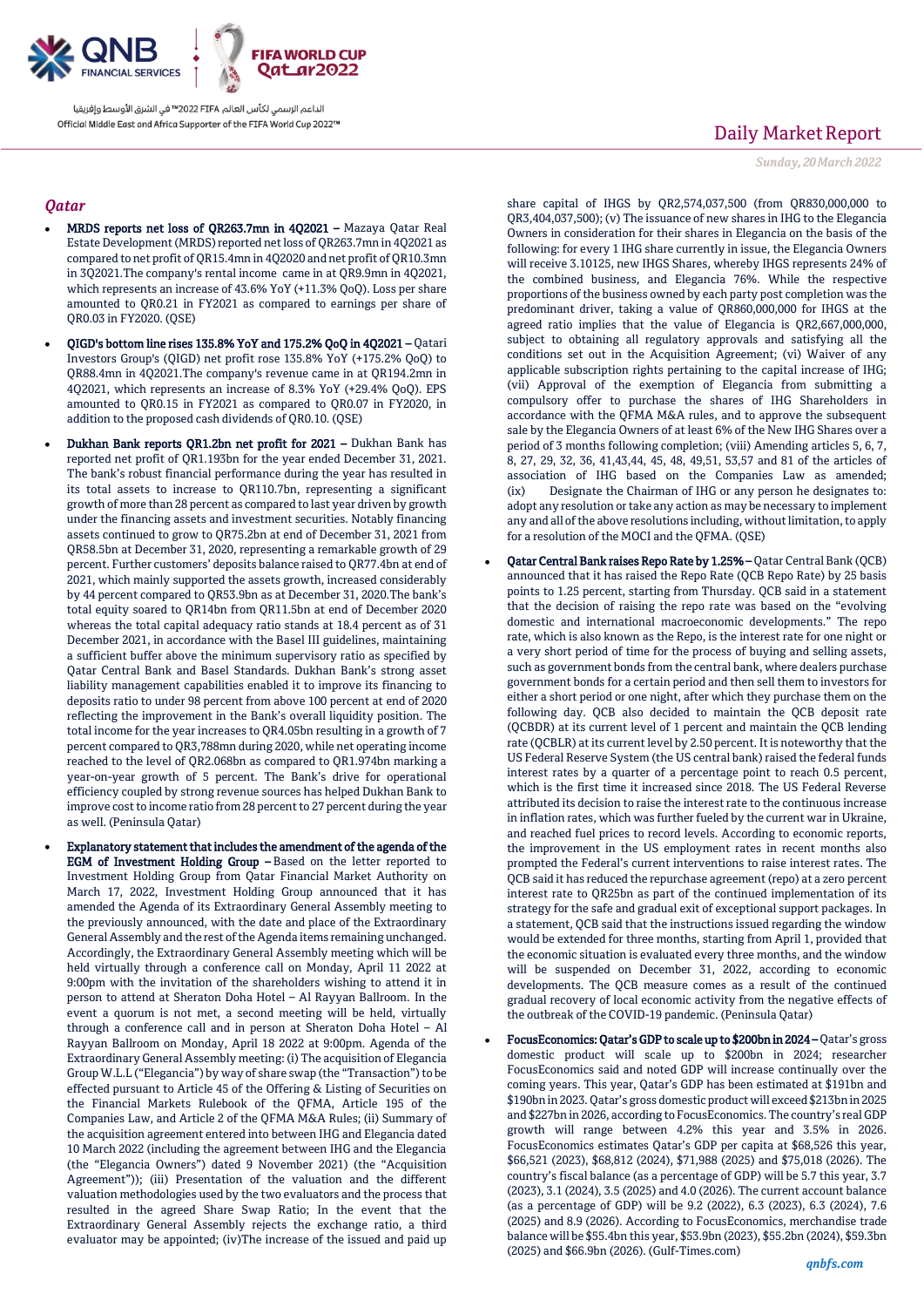

- Alkhaleej Takaful Insurance Company announces changing the location of the company's general assembly – Alkhaleej Takaful Insurance announced the annual Ordinary & Extraordinary AGM will be held at the company premises ( Building No.76 - Grand Hamad Street – Area No.5 – Street No. 119) Second Floor on the same date and time instead of the previous location at the Westin Hotel. (QSE)
- Qatari Investors Group to hold its AGM on April 12 Qatari Investors Group announces that the General Assembly Meeting AGM will be held on 12/04/2022, QIG Headquarter - Lusail and 09:00 PM. In case of not completing the legal quorum, the second meeting will be held on 19/04/2022, QIG Headquarter - Lusail and 09:00 PM. (QSE)
- Al Faleh Educational Holding to holds its Ordinary General Assembly Meeting on April 10 – Al Faleh Educational Holding announced an Ordinary General Assembly Meeting to be held on Sunday 10/04/2022, electronically via Zoom application at 09:00 PM. In case of not completing the legal quorum, the second meeting will be held on Wednesday13/04/2022, electronically via Zoom application at 09:00 PM. Agenda: 1) Approval to sign a Memorandum of Understanding with Wellington College International and authorize the Chairman of the Board of Directors to negotiate and sign any contract or document related to it and to take any necessary action to implement the memorandum. 2) Appoint new External Auditors for Al Faleh Educational Holding for fiscal year ending August 31, 2022 and determining their fees. (QSE)
- Qatar's biggest property deal last week notches QR22mn A 1,820 square-metre residential building in Al Rayyan Municipality's Al Waab zone was at the heart of Qatar's biggest property deal in the second week of March, notching QR21.55 million at QR1,100 per foot, according to Utopia Properties. In addition, a 592-sqm commercial building in Doha Municipality's Madinat Khalifa South zone was sold for QR13.8 million, at QR2,166 per foot. Doha Municipality's Najma zone also witnessed a deal for a 924-sqm residential building worth QR12million, at QR1,207 per foot. The value of real estate transactions in Qatar recorded QR237.1million during the second week of March with a decrease of 30 percent compared to the previous week, Utopia said. While that period witnessed the execution of 74 real estate deals, with a decrease of 13 percent and an average of QR3.2million per deal, according to the data of the weekly real estate bulletin issued by the Real Estate Registration Department at the Ministry of Justice from 6 to 10 March 2022. (Qatar Tribune)
- Qetaifan Projects, Dar Al Arkan unveil QR1bn Elie Saab-designed seafront residences – Qetaifan Projects, a leading Qatari real estate development company fully owned by Katara Hospitality, and Dar Al Arkan, a leading real estate company in Saudi Arabia have unveiled the QR1bn seafront residential project 'Les Vagues residences by Elie Saab' at the Qetaifan Island North (QIN).The premium residential project, which is said to be the first of its kind in Qatar, will have five buildings featuring one, two, and three-bedroom seafront residences with interiors styled by the worldrenowned designer. Qatar will be the third destination for Elie Saab, after similar residential projects have also been previously launched in London and Dubai. The upcoming luxury property project also marks the Saudibased company's first entry into Qatar post-blockade. Managing Director at Qetaifan Projects Sheikh Nasser bin Abdulrahman Al Thani and Chairman of Dar Al Arkan Real Estate Development Company Yousef Al Shelash have signed the partnership agreement for the project at an unveiling ceremony held at the QIN recently. (Peninsula Qatar)
- QIN World Cup fan zone to host 15,000 guests Qatar's future iconic entertainment destination Qetaifan Island North (QIN) will soon have a fan zone, which is expected to host up to 15,000 fans attending the upcoming FIFA World Cup. Addressing a media tour on the island recently, Eng Mustafa Al Cherkawi, Construction Engineer at Qetaifan Projects, which is the master developer of QIN, said the fan zone area being developed for the World Cup will have about 4,000 different types of tents, including VIP tents, in addition to various F&B sections and entertainment areas. The fan zone, which is 2.5km far from the Lusail Stadium, will also include a Mexican Village next to the island's beach club. "The company which will operate the Mexican Village is also the same company which has operated the Mexican Village during the World Cup games in South Africa and Russia. Also, there will be shuttle buses on the island which will transport the fans to the different stadiums across

## Daily Market Report

*Sunday, 20March2022*

Qatar," said Al Cherkawi. He added that aside from the fan zone, fans can also explore the various other attractions at Qetaifan Island North, including the water park, retail plaza, linear canal, and beach club. (Peninsula Qatar)

- Qatar Chamber reviews trade relations with Hong Kong Qatar Chamber General Manager Saleh bin Hamad Al Sharqi met with Director-General of the Hong Kong Economic and Trade Office in Middle East Damian Lee and Deputy Director Jackson Wong. The meeting was attended by Director of Public Relations at Qatar Chamber Ahmed Abu Nahya and Director of Research and Studies Nora Al-owlan. The meeting touched on enhancing cooperation ties between both sides and investment climate and opportunities available in Qatar and Hong Kong. Both sides agreed to hold a seminar on the investment environment in both countries and fields which offer investment opportunities in which Qatari businessmen can cooperate in with their counterparts from Hong Kong. Speaking at the meeting, Saleh Al Sharqi praised the economic and commercial relations between Qatar and Hong Kong, noting that their trade volume amounted to QR1.25bn last year, an increase of 4 percent compared to the previous year. On his part, Damian Lee expressed his hope to boost cooperation with Qatar Chamber and encourage businessmen from both parties to forge commercial partner-ships that contribute to developing the trade exchange and increasing mutual investments between both countries. (Peninsula Qatar)
- Qatar Chamber joins Arab-French Chamber meetings in Paris Qatar Chamber chairman Sheikh Khalifa bin Jassim al-Thani has led the chamber's delegation participating in the board of directors meeting of the Arab-French Chamber of Commerce held recently in Paris, France. The delegation included board member Dr Khalid bin Klefeekh al-Hajri, general manager Saleh bin Hamad al-Sharqi, and assistant director general for Government Relations and Committees Affairs Ali BuSherbak al-Mansouri. The meeting's agenda touched on ratifying the minutes of the previous meeting held on December 8, 2021, amending the statute, closing the accounts and budget for 2021, updating the 2022 budget, and discussing the chamber's activities report during the past year. Sheikh Khalifa praised the fast-growing relations between Arab countries and France, noting that Qatar Chamber works closely with Arab member chambers in the Arab-French Chamber of Commerce to unify stances towards the various economic and commercial issues in a way that leads to promoting trade volume between Arab countries and France. He underscored the close relations between Qatar and France, stressing the chamber's keenness to bolster cooperation ties between Qatari businessmen and their counterparts from France. "France an important trade partner to Qatar," he said, adding that trade volume last year amounted to QR6.3bn, a 26% increase over QR5bn in 2020. (Gulf-Times.com)
- ICC Qatar to hold webinar on latest risk and financial crime trends The International Chamber of Commerce Qatar (ICC Qatar), in partnership with Refinitiv, Protiviti, and FinScan by Innovative Systems, will be holding a hybrid event to spotlight the latest risk and financial crime trends. The hybrid event is slated on Tuesday, March 22, 10:30am at Qatar Chamber's headquarters. It is also open for virtual participation via Zoom. The event will feature presentations from Nipun Srivastava, managing director – MD & leader – FinCrime Compliance from Protiviti MENA; Ibrahim Bennani Doubli, regional director of Innovative Systems & FinScan; and Marina Agathangelou, customer success manager – EMNAQ Customer & Third-Party Risk Solutions from Refinitiv. The event will look at the recent Financial Action Task Force (FATF) Mutual Evaluations assessments of the Gulf Co-operation Council (GCC), turn the spotlight on sanctions and the latest financial crime trends following the recent events in Eastern Europe, and address how data quality issues with advanced matching technology can make your risk and compliance initiatives more robust and effective. Srivastava said, "Protiviti is proud to partner with the International Chamber of Commerce Qatar, Refinitiv, and FinScan by Innovative Systems, in the national discussion on financial crime compliance. "Qatar is committed to working with the international community and across sectors to tackle illicit finance and money laundering. Addressing the various aspects related to FATF Mutual Evaluation is critical to achieving this outcome. Protiviti looks forward to providing the required details to the event participants to help prepare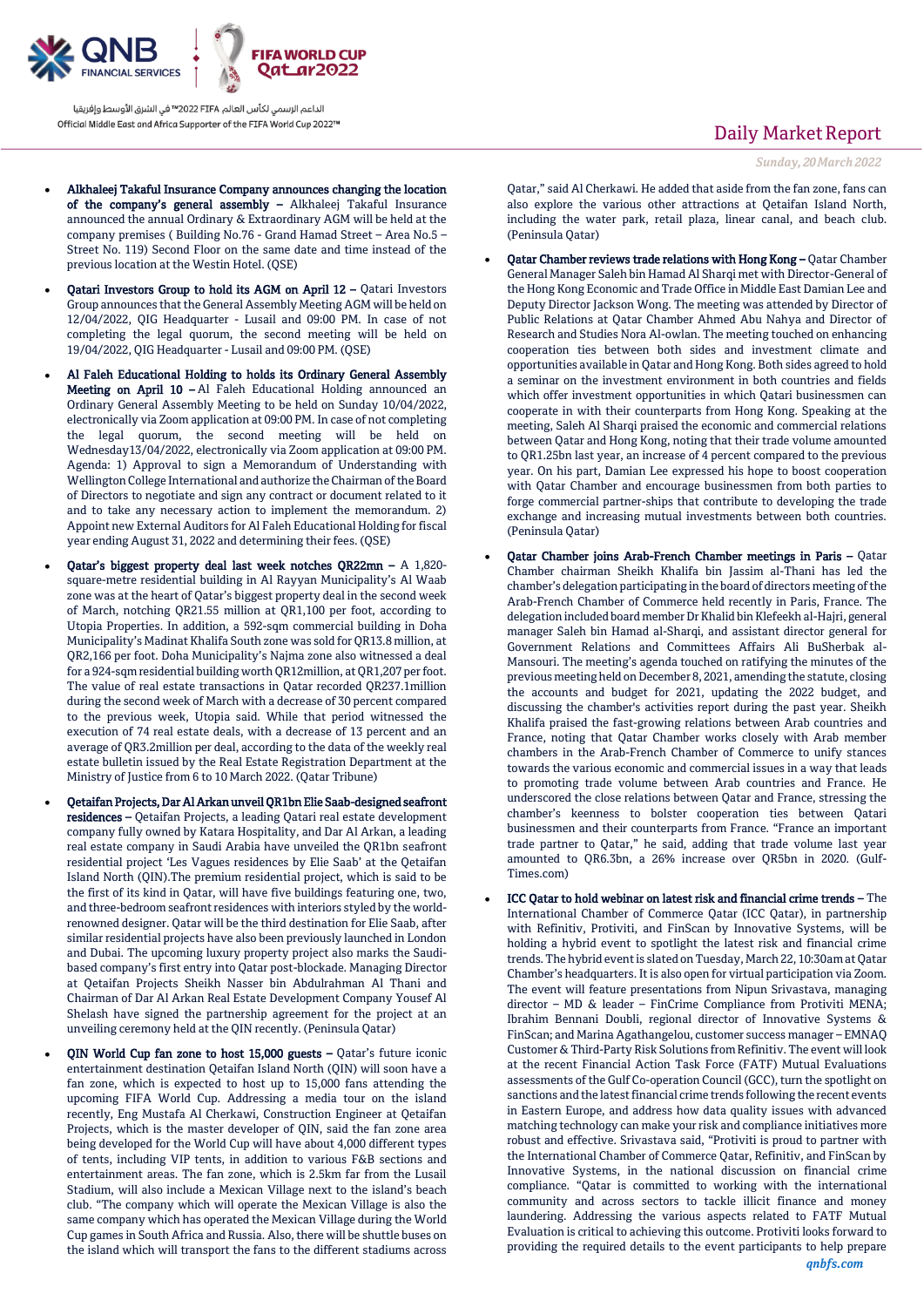

their organizations respond positively to the regulatory challenges, as Qatar continues to strengthen its financial crime framework." (Gulf-Times.com)

- Q-Chem takes part in Waste-Free Environment' campaign Qatar Chemical Company Ltd. (Q-Chem) participated in the 'Waste-Free Environment' campaign (WFE) on March 10 in Al Wakra Family Beach. Launched by the Gulf Petrochemicals and Chemicals Association (GPCA), WFE is a global environmental campaign organized annually across the region and the world. The initiative engages diverse stakeholders, including government entities, industrial sectors, and educational institutions. WFE promotes 3R's concept: Reduce, Reuse, Recycle and moving towards the circular economy concept. It encourages a more responsible attitude toward waste disposal and the need for the community to respond to environmental issues. The aim is to educate the public about the opportunities to incorporate sustainability into their daily habits and increase corporate and public awareness of the amount of waste being disposed of in the Gulf. (Peninsula Qatar)
- Qatar Chamber to hold general assembly meeting on April 4 Qatar Chamber (QC) will hold its General Assembly Meeting on April 4 which will be chaired by QC Chairman Sheikh Khalifa bin Jassim Al Thani. Qatar Chamber invited the Chamber's members and businessmen to attend the meeting. The meeting's agenda includes reviewing the report of the Board of Director on the activities of the Chamber for the year ended December 31, 2021.It also includes discussing QC's fiscal report for year ending Dec 31, 2021 through the auditor's report on the final accounts and the statement of income and expenses for the year. (Peninsula Qatar)
- Experts discuss investment outlook Doha Bank hosted a live debate with Bank of Singapore experts broadcasted on virtual channels on March 15 on the topic of "Investment Outlook". The outlook was sponsored by the Doha Bank, Private Banking division. This past week was filled with macro-economic data: China activity data, FOMC, BOE and BOJ making rate decisions, the panel focused on current global events impacting financial markets, said Slim Bouker Head of Private Banking. Dr. R Seetharaman gave insight on the global economy. He said "Growth forecast of major advanced economies are being reviewed. Emerging & low-income economies will suffer from global turmoil and the impact of rising commodity prices. Qatar, a major LNG exporter and the rest of the GCC, will temporarily benefit from a budget surplus. GGC bonds will hence gain momentum from performing local markets." Karim Aita, Senior Investment Counselor at Bank of Singapore, spoke about the global economic outlook but also covered specific thematic investment trends. Rohit Rupani, Head of Investment Advisory at Bank of Singapore, spoke about challenges and opportunities in the current market conditions as well as adjustments in asset allocations. (Peninsula Qatar)
	- FM: Qatar-US ties a model of strategic partnership Deputy Prime Minister and Minister of Foreign Affairs H E Sheikh Mohammed bin Abdul-rahman Al Thani has stressed the significant relationship between Qatar and the United States as the two countries celebrate 50 years of diplomatic relations. US Secretary of State HE Antony Blinken, in a video message on the occasion, hailed strength of Qatar-US relations saying, "Over the past 50 years, the relationship between our countries has made lives of Qataris and Americans — and so many others — safer, more secure, more prosperous. I have no doubt that the relationship will only grow stronger in the years ahead." In a video message posted on Twitter by the Ministry of Foreign Affairs, HE Sheikh Mohammed bin Abdulrahman Al Thani said both countries have set a model for close 'strategic cooperation' in all areas. "I am pleased to address you today on the 50th anniversary of the establishment of diplomatic relations between the State of Qatar and the United States of America. It is a special occasion for the two friendly countries as it has set a model for close strategic cooperation in all areas as well as an opportunity for future foresight, at which we look with great optimism. We are so proud of the high level of historical relations reached by the State of Qatar and the United States of America over the past fifty years thanks to the strong political will and common desire of the two friendly countries," the Deputy Prime Minister said. (Peninsula Qatar)
	- Qatar developing digital strategy for sustainable and smart nation Qatar is developing a digital strategy for more resilient, sustainable, safe and

## Daily Market Report

#### *Sunday, 20March2022*

smart nation in alignment with UN Sustainable Development Goals (SDGs). Collaboration and constant exchange of information is an everimportant catalyst for continuous change and development, said a senior official addressing the WSIS Forum 2022. The inauguration ceremony of the WSIS (World Summit on the Information Society) Forum 2022 with the participation of Qatar as the golden sponsor was held virtually on March 15 and will culminate with the final week on May 30 - June 3, which will take place physically at the ITU Headquarters in Geneva. Houlin Zhao, Secretary-General of the International Telecommunication Union, delivered the opening remarks. Mashael Ali Yousef Al Hammadi, Acting Assistant Undersecretary of Government Information Technology Affairs at the Ministry of Communications and Information Technology (MCIT), discussed the plans that Qatar has for WSIS Forum. Addressing the event Al Hammadi said: "International forums should continue to high-light the importance of UN SDGs as this ensures that we are all moving in the same direction. The WSIS Forum is a major international event that highlights the importance of SDGs through IT initiatives and projects. Together with ICT, the relevant policies and services are adopted across all sectors such as education, healthcare, and sports to achieve the key development milestone and result in social, environment and economic prosperity." (Peninsula Qatar)

- FM: Qatar committed to address least developed nations' issues Deputy Prime Minister and Minister of Foreign Affairs HE Sheikh Mohammed bin Abdulrahman Al Thani chaired the opening session of the first part of the Fifth United Nations Conference on the Least Developed Countries (LDC5) which was held in New York. In a speech before the opening session, His Excellency expressed his gratitude for electing the State of Qatar as president of the LDC5, noting that the country is looking forward to hosting the second part of the conference in Doha from March 5 to 9 in 2023.His Excellency conveyed the greetings of Amir HH Sheikh Tamim bin Hamad Al Thani to the participants of the conference, as well as the best wishes for the success of the conference. He also particularly welcomed the participation of the President of the Republic of Malawi HE Lazarus Chakwera, chair of the LDC Group, expressing Qatar's appreciation for his dedicated efforts to draw the attention of the international community to the challenges facing the least developed countries. The Foreign Minister indicated that Qatar took the initiative to host the LDC5 under the guidance of HH the Amir and in line with its policy, which is based on, partnership with the international community, and in line with its commitment and keenness to support the issues of the least developed countries, adding that Qatar is confident that this conference will contribute to meeting the needs and priorities of these countries, and support their march towards achieving development in them for the next ten years. (Peninsula Qatar)
- QF planning to build Qatar's first recycling hub in Education City Marking Global Recycling Day, Qatar Foundation (QF) has announced plans to build Green Island, which will be Qatar's first recycling hub. It will be built within Education City, in partnership with Seashore Group. "It is no secret that there is a gaping hole when it comes to recycling in Qatar," said Nawal Al Sulaiti, Sustainability Manager, QF. "And the desperate need to fill that gap and do more to empower the community, particularly the younger generation, and arm them with the tools needed become environ-mentally conscious citizens, is what led to the birth of Green Island." Green Island will kick off with six recycling streams – paper, plastic, aluminum cans, e-waste, batteries, and organic waste. Partially powered by solar panels, it will be easily accessible by public transport, including the EC Tram. (Peninsula Qatar)
- Qatar, UN sign declaration of intent to establish training centre The State of Qatar, represented by the National Committee to Combat Human Trafficking, and the United Nations, represented by the United Nations Office on Drugs and Crime (UNODC), signed a declaration of intent to establish a Doha-based international center for training and research specialized in combating human trafficking, under the UN supervision. Minister of Labor and Chairman of the National Committee to Combat Human Trafficking HE Dr. Ali bin Smaikh Al Marri signed the declaration on behalf of the Qatari side. H E Executive Director of the Vienna-based UNODC Ghada Waly signed the declaration on behalf of the UN. The signing of the declaration of intent to establish the international center for training and research to combat human trafficking is an extension of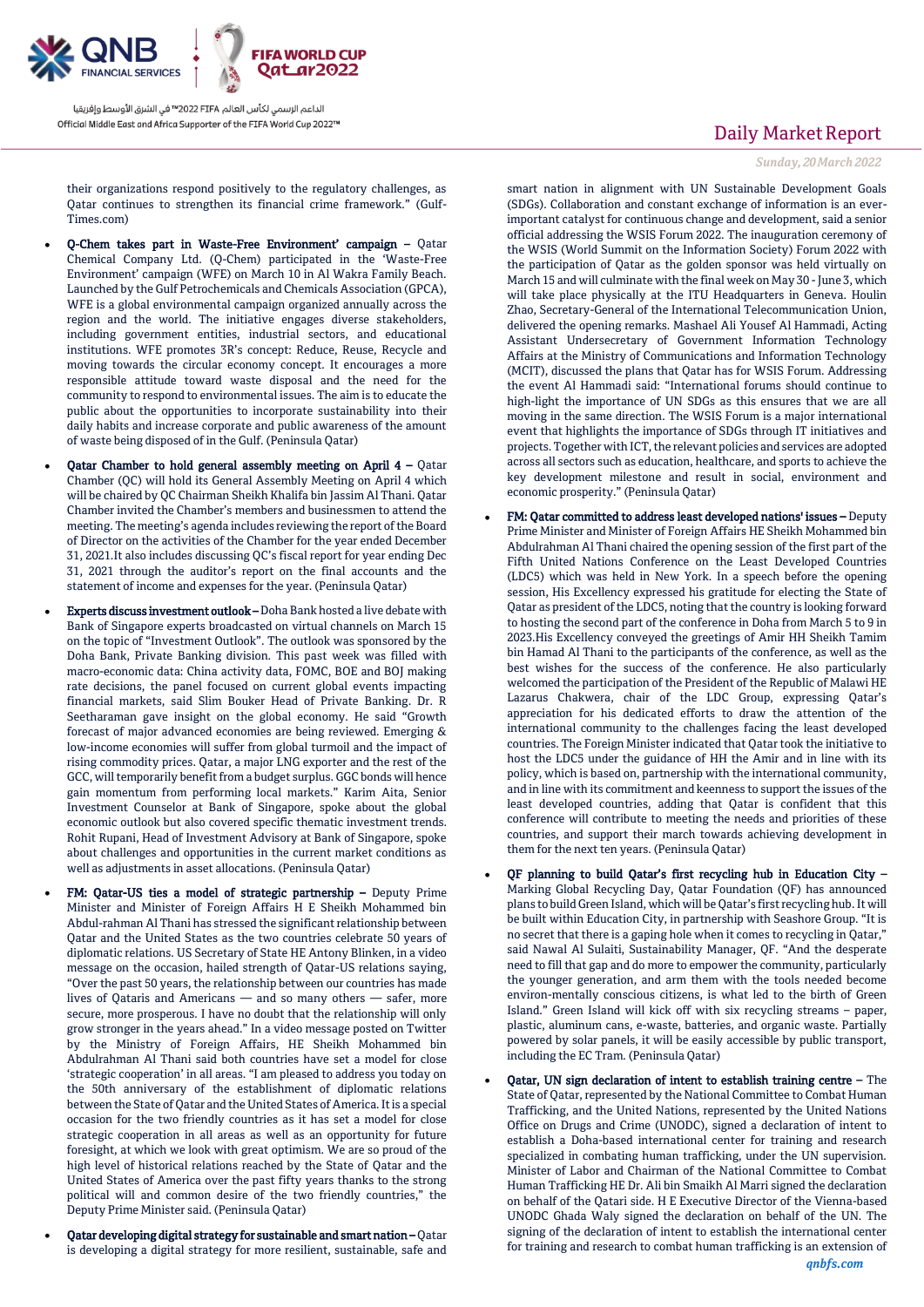

the Arab initiative to build national capacities in Arab countries in the field of combating human trafficking, and in line with the prominent role of the State of Qatar in curbing human trafficking crimes since the Doha Forum in 2010, especially after the establishment of the National Committee to Combat Human Trafficking in the State of Qatar. (Peninsula Qatar)

- Biden nominates new US ambassador to Qatar US President Joe Biden has announced his intent to nominate diplomat Timmy T Davis as ambassador to Qatar, according to the official website of the White House. In its introduction to the nominee, the website said Davis is a career member of the Senior Foreign Service with the rank of counsellor, who most recently served as the executive assistant to the Secretary of State. (Gulf-Times.com)
- Experts: SMEs, startups drive innovation There is a growth within the Middle East for the Venture Capital as it has a huge potential for the companies and technology-based businesses that are becoming viable and attractive. Small and medium sized enterprises (SMEs) are going to drive the business forward in the future which is mainly because of the trends that are beyond the energy, real estate fields and expanding in different sectors is a necessity discussed experts during an online event. KiwiTech organized the Middle East Venture Fair event which brought together top-tier investors and leaders from the Mena region to discuss the state of venture capital in the Middle East. The event also featured a distinguished panel discussion and rapid-fire pitches from 6-8 premier Middle East-based startups from different industries undergoing disruption. Dr. Hanan El Basha, Co-Director of Qatar Chapter, Founder Institute discussed about the rise and growth of Venture Capital in the Middle East. "VCs in the Middle East have grown in the last few years as there has been a collective awareness in the region. The role of startups and SMEs is that they drive innovation, employment, and agility of the markets. Over the past years due to the pandemic, we have seen that agility and adaptability were the secret ingredients of survivability. Startups are important for having role within the global markets but also it is driven by technologies, funds and support. "The rise in the overall entrepreneurial ecosystems within the region is because of globalization. (Peninsula Qatar)
- German economy minister to meet Qatari leader as part of gas quest German Economy Minister Robert Habeck is to meet with the emir of Qatar on Sunday with gas supply topping the agenda as Berlin searches for alternative supplier to Russia in the wake of Moscow's invasion of Ukraine. Berlin is looking to cut down its dependence on Moscow's natural gas by striking supply deals with a number of international partners. Habeck, of the environmentalist Green party, is to meet with Sheikh Tamim bin Hamad Al Thani and government ministers. Habeck has said he will broach human rights concerns with Doha. Qatar, host of this year's World Cup, has repeatedly faced accusations of exploiting migrant workers. (Bloomberg)

#### *International*

 US home sales tumble; higher prices, mortgage rates eroding affordability – US home sales fell by the most in a year in February as a perennial shortage of houses and double-digit price growth continued to squeeze first-time buyers out of the market. With mortgage rates rising above 4% for the first time in nearly three years, sales are likely to slow this year, though that would do little to curb house price inflation. Contracts to buy previously owned houses, a leading indicator of home sales, fell for three straight months through January. "It will take a sharper drop in sales to bring the market back into balance and allow prices to increase at a more modest pace," said David Berson, chief economist at Nationwide in Columbus, Ohio. Existing home sales dropped 7.2% to a seasonally adjusted annual rate of 6.02mn units last month, the largest decrease since February 2021, the National Association of Realtors said on Friday. Though the decline reversed January's jump, sales remained above their pre-pandemic level. Economists polled by Reuters had forecast sales would decrease to a rate of 6.10mn units. Sales fell in all four U.S. regions. Home resales account for the bulk of US home sales. They dropped 2.4% on a year-on-year basis in February. Mortgage rates surged in February, with the 30-year fixed rate approaching a three-year high, according to

# Daily Market Report

*Sunday, 20March2022*

data from mortgage finance agency Freddie Mac. It averaged 4.16% in the week ending March 17, breaking above 4.0% for the first time since May 2019. Still low by historical standards, mortgage rates are set to increase further after the Federal Reserve on Wednesday raised its policy interest rate by 25 basis points, the first hike in more than three years, and laid out an aggressive plan to push borrowing costs to restrictive levels by 2023. (Reuters)

- U.S. economy flexes muscle with jobless benefit rolls at 52-year low; factories humming – The number of Americans filing new claims for unemployment benefits fell last week as demand for labor remained strong, positioning the economy for another month of solid job gains. Unemployment benefit rolls were the smallest in 52 years in early March, the Labor Department's weekly jobless claims report on Thursday also showed. Signs of the economy's underlying strength against the backdrop of rising inflation and geopolitical tensions were also evident in other reports showing an acceleration in manufacturing production last month and a sharp rebound in homebuilding. The Federal Reserve on Wednesday raised its policy interest rate by 25 basis points, the first hike in more than three years, and laid out an aggressive plan to push borrowing costs to restrictive levels by 2023. The U.S. central bank said Russia's war against Ukraine was "likely to create additional upward pressure on inflation and weigh on economic activity." Initial claims for state unemployment benefits decreased 15,000 to a seasonally adjusted 214,000 for the week ended March 12. Economists polled by Reuters had forecast 220,000 applications for the latest week. A 16,006 drop in claims in New York erased notable increases in Michigan, California and Ohio. Claims have declined from a record high of 6.149 million in early April 2020. The threeweek old Russia-Ukraine war poses a risk to the U.S. labor market through disruptions of supply chains and record high gasoline prices. With companies hungry for labor, economists are optimistic the labor market and economy will ride out the storm. So far, the economy is holding up. A second report from the Philadelphia Fed on Thursday showed factory activity in the mid-Atlantic region accelerated in March, with manufacturers reporting strong growth in new orders as well as shipments. Factories in the region encompassing eastern Pennsylvania, southern New Jersey and Delaware hired more workers and increased hours for employees. They, however, continued to struggle with higher input prices and delays getting materials, which kept order backlogs long. Strong manufacturing was also underscored by a third report from the Fed showing production surged 1.2% in February, despite motor vehicle output sinking 3.5% because of a continued global shortage of electronic components. (Reuters)
- China Jan-Feb fiscal spending quickens in fight to support slowing economy – China's fiscal spending rose 7.0% in January-February from a year earlier, the finance ministry said on Friday, quickening from a 0.3% rise in 2021 as policymakers step up support for the slowing economy. Fiscal spending totalled 3.8tn Yuan (\$597bn) in the first two months of 2022, including 180bn Yuan on transport and 79bn Yuan on energy conservation and environmental protection, the ministry said. Chinese policymakers have pledged to step up their fiscal spending this year to cushion a slowdown in the world's second-largest economy, despite a lower budget deficit ratio. China's fiscal revenues in the first two months of 2022 rose 10.5% from a year earlier to 4.6tn Yuan, the ministry said in a statement on its website, cooling slightly from a 10.7% rise in 2021. Revenues from value-added tax rose 6.1% in January-February to 1.48tn Yuan, while incomes from corporate income tax rose 5.4% to 912.7bn Yuan, the ministry said. China has been stepping up outlays in infrastructure investment, mainly funded by local government special bonds, under an annual quota of 3.65tn Yuan. (Reuters)
- BOJ keeps huge stimulus, cautious tone as Ukraine crisis clouds outlook The Bank of Japan maintained its massive stimulus on Friday and warned of heightening risks to a fragile economic recovery from the Ukraine crisis, reinforcing expectations it will remain an outlier in the global shift towards tighter monetary policy. Rising fuel and commodity prices blamed on the war in Ukraine could drive up consumer inflation to the BOJ's 2% target in coming months, Governor Haruhiko Kuroda said. But such cost-push inflation will be short-lived and won't prompt the BOJ to withdraw stimulus, he added, stressing the bank's resolve to maintain huge monetary support for an economy yet to fully recover from the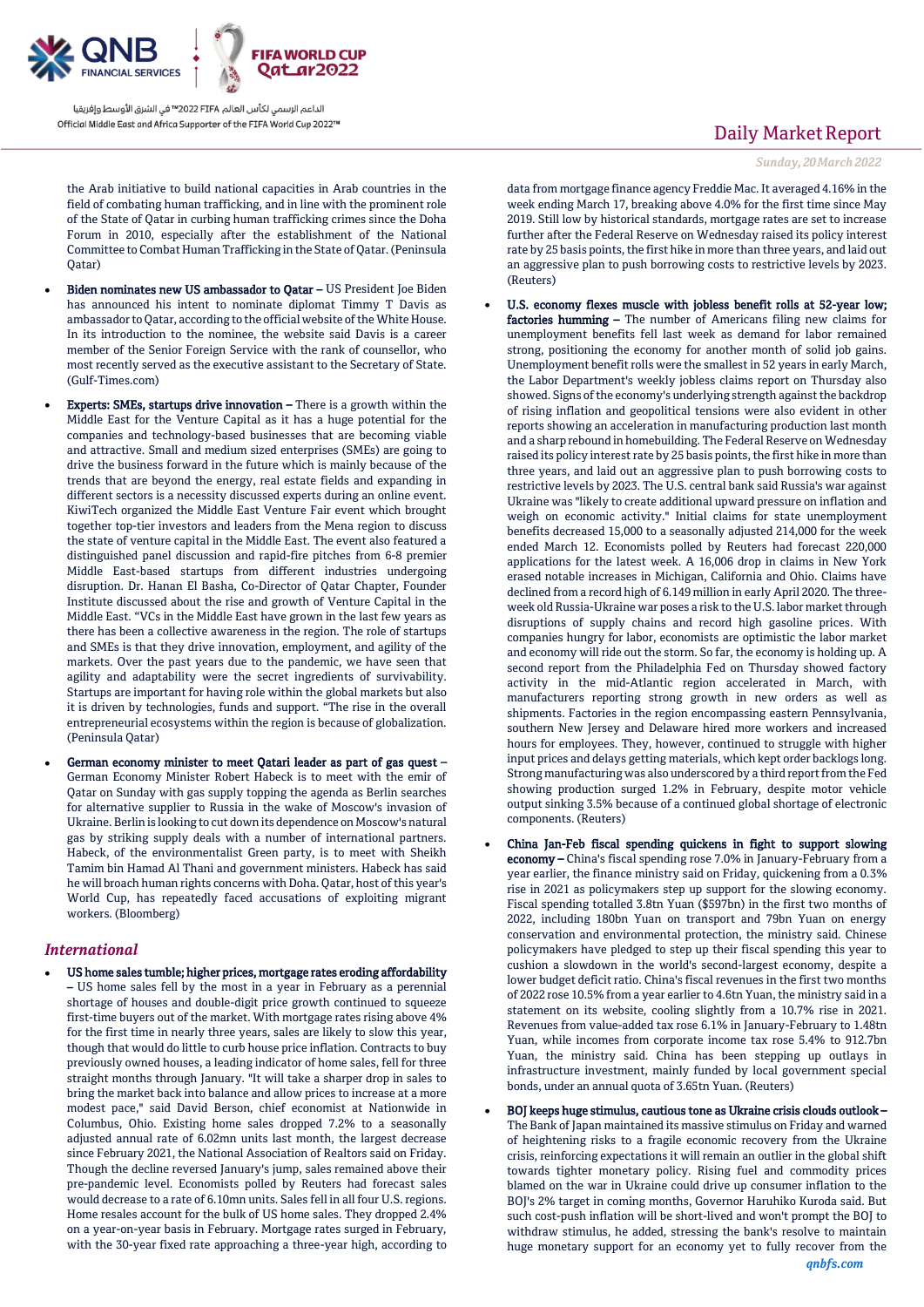

COVID-19 pandemic's wounds. "There's a chance Japan will see inflation move around 2% from April onward. But most of that is due to rising commodity prices, so there's no reason to tighten monetary policy. Doing so would be inappropriate," he told a news conference. The BOJ's dovish tone is in stark contrast with the U.S. Federal Reserve and the Bank of England, which raised interest rates this week to stop fast-rising inflation becoming entrenched. As widely expected, the BOJ maintained its shortterm rate target at -0.1% and that for the 10-year bond yield around 0% at the two-day policy meeting that ended on Friday. A resource-poor country that relies almost entirely on imports for fuel and gas, Japan is particularly vulnerable to the economic hit from global commodity inflation. The war-driven spike in energy prices is adding to pressure on the world's third-largest economy, which likely saw growth stall in the current quarter as supply disruptions and COVID-19 curbs hobbled output and consumption. (Reuters)

#### *Regional*

- AM Best upgrades GCC insurance sector outlook to 'stable' Global insurance rating agency AM Best has revised the outlook of the insurance sector in the Gulf Cooperation Council (GCC) to "stable" from "negative", driven by rallying oil prices driving economic recovery across the region, increased opportunities for the insurance sector growth and recovering financial markets. In late-February 2022, oil prices hit an eight-year high on Ukraine-Russian crisis. For the first time since 2014, the price of Brent crude exceeded \$100 per barrel, in sharp contrast to the lows in early 2020 of \$20. Rising oil prices are attributed to supply concerns amidst excess demand for oil, as the countries emerge from periods of pandemic-related measures, it said, adding the economies of the GCC are highly sensitive to oil price changes, and there is a correlation between oil prices and growth in GDP. Sustained higher oil prices are expected to have a substantial impact on regional economic recovery and public spending capacity across the GCC. As at February 2022, the price of oil on a per barrel basis largely exceeded the estimated fiscal breakeven points of the GCC. (Gulf-Times.com)
- Saudi Arabia to generate 15,000 MWs capacity of electricity from RE sources – Saudi Arabia plans to issue fresh tenders to generate 15,000 MWs capacity of electricity with the renewable energy projects in 2022 and 2023 said Energy Minister Prince Abdul Aziz bin Salman of the kingdom. These projects are a part of the government's strategy to expand the usage of renewable energy sources in the energy mix of the country. The kingdom also plans to reduce the usage of crude oil in generating power. "We have plans to issue tenders for new renewable energy projects with a combined capacity of around 15,000 MW during 2022-2023 within our strategy to increase reliance on renewable and cut crude oil consumption in power generation," he said. Mr. Khaled Ahmed Sharbatly, the Group Chief Investment Officer and Partner emphasized that renewable energy projects are at the forefront of the GCC countries and Egypt's agenda as an integral part of future sustainable development plans in the region, which is witnessing rapid growth in solar energy. Solar energy applications recorded a large part of this growing interest in Saudi Arabia, Egypt, the Emirates, Oman, Kuwait, and Qatar, adding that Saudi Arabia is qualified to lead the region in the field of solar energy electricity storage solutions. Mr. Sharbatly expected that the region will witness solar energy production of "50 GW per hour of Electricity Storage Solutions by 2030", where Saudi Arabia alone will acquire 20 GW per hour, and Egypt and the UAE will have an equal production volume of 10 GW per hour each, and Qatar, Kuwait, and Oman will produce 10 GW per hour collectively. (Bloomberg)
- Saudi Arabia ranks 25th globally in 2022 happiness index Saudi Arabia advanced to the 25th position globally in the annual World Happiness report 2022, Saudi Press Agency (SPA) reported on Friday. The Kingdom was ranked 26th globally in 2021. The Kingdom has continued its progress globally in the happiness index, according to the report issued by the United Nations Sustainable Development Solutions Network, which annually measures happiness indicators for about 156 countries around the world. The indicators measured by the report showed the Kingdom's steady progress in the ranking of the happiest population since 2017, in light of the progress in achieving the goals of the Kingdom's Vision 2030,

## Daily Market Report

```
Sunday, 20March2022
```
and its flexible capabilities to adapt to the requirements of the development of quality of life. (Zawya)

- Saudi's Dar Al Arkan to develop premium sea-front project in Qatar Leading Saudi real estate developer Dar Al Arkan has signed an agreement with Qetaifan Projects, a leading Qatari real estate development company owned by Katara Hospitality, to develop a premium sea-front project on Qetaifan Island North. The project marks Dar Al Arkan's first entry into Qatar with the aim of driving the development of the luxury property market and support the growth of Qatar's real-estate sector. Through the partnership, Dar Al Arkan will develop a luxury project on Qetaifan Island North comprising premium residential units with glorious direct, front line sea views that capture the timeless appeal of seafront living coupled with modern amenities. The project will also offer residents access to specialized retail outlets on the ground floor, stated the Saudi developer. Work on the project will start in 2Q with the total sales expected to top QR1bn (272.6mn). (Zawya)
- Saudi Sadafco bolsters capacity with new ice cream factory Saudia Dairy and Foodstuff Company (Sadafco) has officially opened its state-of-theart ice cream factory adding 1,570 square meters to its production area. The unit was opened by the Minister of Industry and Mineral Resources Bandar bin Ibrahim Alkhorayef and other senior dignitaries. Located in Jeddah's Modon Industrial City No 1, the new ice cream factory, combined with the existing Sadafco milk factory, covers over 45,000 square meters and boasts the highest output per square meter in the Middle East. Designed to help meet the kingdom's current production needs and facilitate further growth, the facility is expected to facilitate future expansion. The opening of this facility is in line with the Ministry's 'Made in Saudi' initiative which encourages both local manufacturing and consumers to buy local produce. In addition, there is still 1,060 square meters of open space available to meet future demand. (Zawya)
- Saudi Arabia seals strategic partnership deal with Amazon Saudi Arabia's Ministry of Investment (MISA) has signed a MoU with Amazon in a major step towards creating a dynamic business environment that affords growth opportunities for small and medium enterprises across the kingdom. As per the deal, Amazon will form a joint committee with the Saudi ministry that will have members from each party who will meet twice per month to explore reforms across a range of areas including development of skills, technology and infrastructure, supporting knowledge and trust in online shopping and e-payments, and working with relevant public sector entities to produce and deliver support and incentive programs to accelerate the growth and adoption of investments in digital services and e-commerce. (Zawya)
- JODI: Saudi crude exports hit 21-month high in January Saudi Arabia's crude oil exports in January rose to 6.996mn barrels per day (bpd), the highest level since April 2020, official data showed on Friday. Crude oil exports in January rose 0.9% from the 6.937 million bpd reported for December, data showed. The world's largest oil exporter's crude output rose by 0.123 million bpd month on month to 10.145mn bpd in January, also the highest since April 2020. Monthly export figures are provided by Riyadh and other members of the Organization of the Petroleum Exporting Countries (OPEC) to the Joint Organizations Data Initiative (JODI), which published them on its website. Saudi Arabia, along with OPEC, is trying to steadily ramp up output every month as global oil demand rises on the back of a recovery from the COVID-19 pandemic. Saudi Arabia's domestic crude refinery throughput rose 0.083 million bpd to 2.777 million bpd in January while direct crude burn rose 84,000 bpd to 402,000 bpd. (Reuters)
- Germany, seeking to pare Russia energy, courts Qatar and UAE for deals – German Economy Minister Robert Habeck said on Saturday that he will explore liquefied natural gas (LNG) supply on a trip to Qatar and the UAE, and aims to secure a hydrogen deal, making Germany less dependent on Russia. Russia is the largest supplier of gas to Germany, according to data on the Economy Ministry's website. Since Russia invaded Ukraine, Habeck has launched several initiatives to lessen Germany's energy dependence on Russia, including large orders of non-Russian LNG, plans for a terminal to import LNG and slowing the nation's exit from coal. Habeck, ahead of the weekend trip, said "the goal ... is to establish a hydrogen partnership in the medium term, that is, to flank it politically."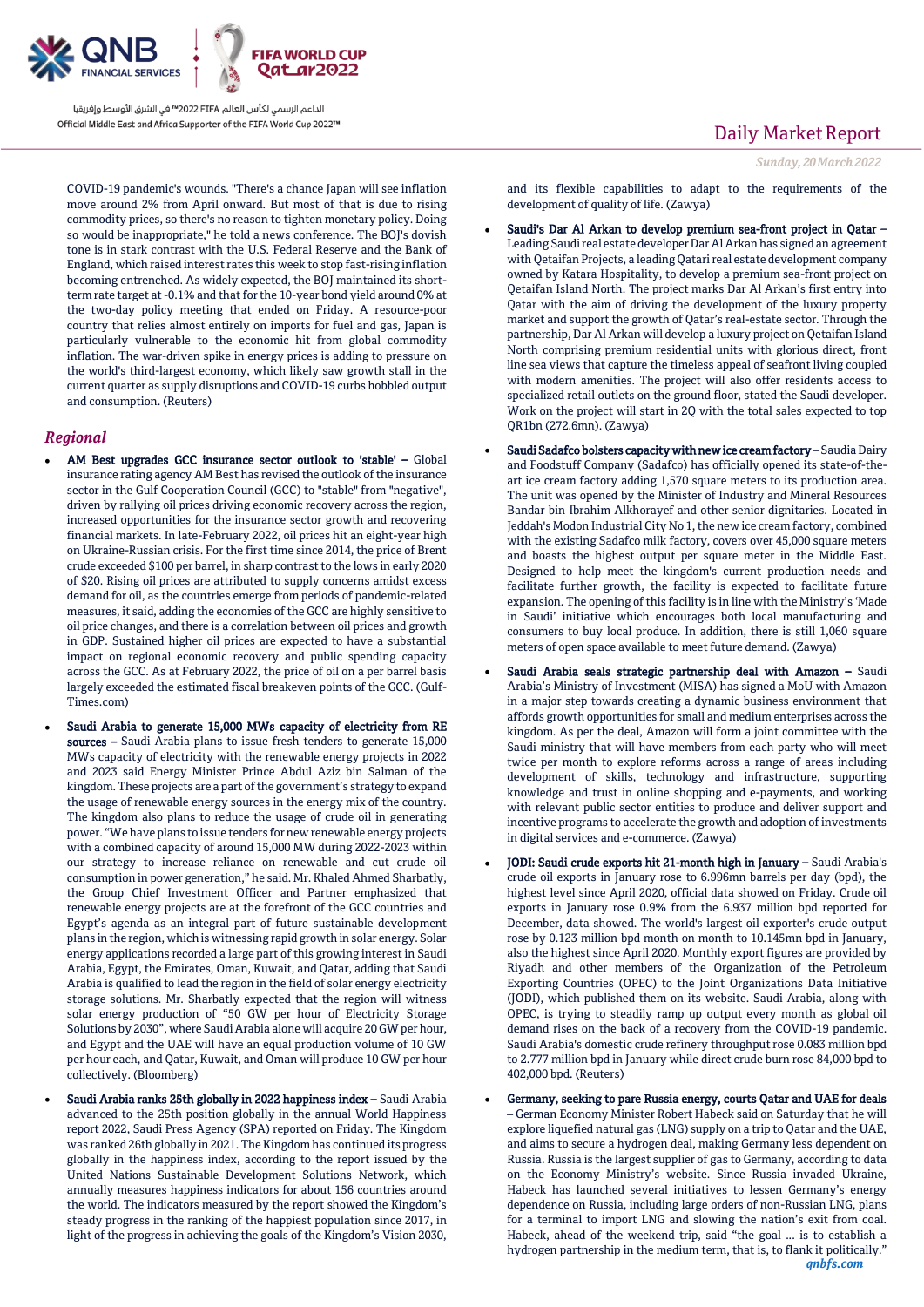

He will be accompanied by around 20 representatives from corporate Germany, many from the energy sector. He also wants to discuss "shortterm" LNG supply and to "give the companies that ensure the gas supply in Germany the political framework to become independent of Russian gas, topics that could not be higher on the political agenda". More broadly, the European Commission is also working on plans to phase out the EU's dependency on Russian gas, oil and coal in five years. (Reuters)

- UAE, Australia plan to begin bilateral trade talks A bilateral free trade agreement of this sort would be the first for Australia in the Middle East, Australia's Trade Minister Dan Tehan said in a statement on his official website, adding that the UAE is his country's largest trade and investment partner in the region. "We are moving quickly to boost bilateral trade with our global allies as we embrace a fast-changing world," UAE Minister of State for Foreign Trade Thani Al Zeyoudi said on Twitter. In 2020, bilateral trade stood at \$6.8bn and two-way investments at \$16bn. A Comprehensive Economic Partnership Agreement (CEPA) with the UAE would be "an important building block to a subsequent potential free trade agreement with the wider Gulf Cooperation Council," Tehan said, referring to a six member oil-rich group that also gathers Saudi Arabia, Kuwait, Qatar, Bahrain and Oman. The UAE signed a CEPA with India, its second largest trade partner, in February, and officials expects to finalize soon bilateral negotiations with Israel and Indonesia. (Bloomberg)
- UAE's NAFL supports hosting 3rd edition of LOGIX India in Dubai The UAE's National Association of Freight and Logistics (NAFL) has extended its support to the Federation of Freight Forwarders Associations in India for hosting the 3rd edition of LOGIX India a month after both countries signed the Comprehensive Economic Partnership Agreement (CEPA) to boost their merchandise trade to US\$100 billion over the coming five years. The CEPA becomes effective by the first week of May. Key Logistics players in India and UAE will utilize the three-day event, to be held at Hotel Le Meridien Dubai from March 21st to 23rd, to work out ways and means to improve the prospects of the freight and logistics market as the 21st century's second pandemic comes closer to becoming history after causing unprecedented losses to businesses like tourism, aviation and logistics. (Zawya)
- Mashreq signs MoU with Sharjah Investors Services Center Mashreq, one of the leading financial institutions in the UAE, has entered into a strategic partnership with Sharjah Investors Services Center (Saeed), which offers streamlined business setup services in under 60 minutes. As part of the partnership between the two entities, businesses registered with Saeed, operating under the Sharjah FDI Office (Invest in Sharjah), will have access to a wide variety of banking services through Mashreq's digital business banking platform, NEOBiz. Under the MoU, Mashreq's NEOBiz solution will be the exclusive platform supporting SMEs and entrepreneurs with priority access to banking services along with instant account opening services and a dedicated Mashreq relationship manager. Customers of Saeed will also benefit from a range of other value-added services such as discounted access to accounting packages, cloud infrastructure, digital tools and a suite of mobile Point-of-sale solutions, payment gateways and software systems to support the SME ecosystem and value chains across the development. (Zawya)
- UAE, Bahrain discuss cooperation in land, maritime transportation The UAE Ministry of Energy and Infrastructure and the Ministry of Transportation and Telecommunications of Bahrain discussed ways of strengthening their cooperation in land and maritime transportation. The discussion took place during their first meeting to monitor the progress of the land and maritime transport cooperation and the implementation of a Memorandum of Understanding (MoU) signed by Suhail bin Mohammed Al Mazrouei, Minister of Energy and Infrastructure, and Kamal bin Ahmed Mohammed, Minister of Transportation of Bahrain, in November 2021. The meeting, which was held remotely, addressed the future action plan of the two sides to support joint projects and initiatives, and create organizational frameworks to achieve the MoU's objectives related to smart transportation legislation and policies. (Zawya)
- UAE, Israel sign MoU to cooperate in agriculture field The UAE Ministry of Climate Change and Environment (MoCCAE) has signed a Memorandum of Understanding (MoU) with the Ministry of Agriculture

## Daily Market Report

#### *Sunday, 20March2022*

and Rural Development of Israel to cooperate in the field of agriculture. Under the terms of the five-year MoU, the ministries have agreed to collaborate on developing and sharing knowledge, best practices, and technology to increase the quantity and quality of agricultural produce and enhance the sustainability of crop and livestock production. They also aim to boost bilateral trade in agricultural and animal products in accordance and align their animal health and food safety procedures. In addition, they will work towards mutual recognition of the UAE's and Israel's organic farming standards, boost technical cooperation, particularly in innovative applied R&D in agriculture and beekeeping, and conduct joint training sessions for agriculture and food safety experts and researchers. (Zawya)

- UAE's Alpha Dhabi aims to double profit to \$2.7bn in 2022 UAE-based conglomerate Alpha Dhabi (ALPHADHABI.AD), the fourth most valuable listed company in Abu Dhabi, aims to roughly double its profit next year to AED10bn (\$2.72bn), its chief executive said on Thursday. The firm plans more acquisitions and expansion internationally, CEO Hamad Al Ameri told Reuters in an interview. It is actively exploring opportunities, particularly in Egypt and Saudi Arabia. Alpha Dhabi, which has 25 subsidiaries under five major verticals - industrials, healthcare, capital, construction and hospitality, is looking at possible investments in real estate, construction, healthcare, petrochemicals, energy and green energy, he said. The firm posted AED5.2bn in profit this year, it said on Tuesday. Its board proposed no dividend. "The whole concept of 'no dividends and keep growing' is new in the market here, in the region," Al Ameri said. "Most of the investors are going to take the dividend and invest it again, so why don't we invest it - as they are a believer in our vision - and keep growing?" Alpha Dhabi does not currently need to raise debt but is in talks with regional and international banks for potential loans, depending on deal flow, Al Ameri said. It is also exploring soliciting a credit rating from ratings agencies should it decide to issue bonds in the future, though it has no current plans to do so, he said. Alpha Dhabi is a subsidiary of IHC. Both are among the top five listed companies in Abu Dhabi in terms of market capitalization. IHC in turn is 74% owned by Royal Group, a firm owned by Sheikh Tahnoun bin Zayed Al Nahyan, who is the UAEs' national security adviser and a brother of the country's de facto ruler, Crown Prince Mohammed bin Zayed. (Reuters)
- Oman's CMA to weigh regulation to authorize green financing The Capital Market Authority is organizing a seminar on Monday, March 21, 2022 that will showcase Morocco's experience in the regulation of sustainable green financing – funding broadly based on Environmental, Social and Governance (ESG) principles. The forum will be held at the Oman Chamber of Commerce and Industry (OCCI). The seminar is part of preparations being made by the Authority to authorize and regulate financial products that support the growth of a future green economy in the Sultanate of Oman as advocated by Oman Vision 2040. Through the eventual introduction of such green financing products, the CMA plans to support the growth of the capital market underpinned by the principles of sustainability and accountability. (Zawya)
- Bahrain ranked as region's happiest nation in World Happiness Report Bahrain has every reason to smile as it has been ranked as the happiest country in the GCC and the Arab region. The country has jumped to number 21 in the World Happiness Report 2022 out of 146 countries – up 14 spots from last year when it was ranked 35 . (Bloomberg)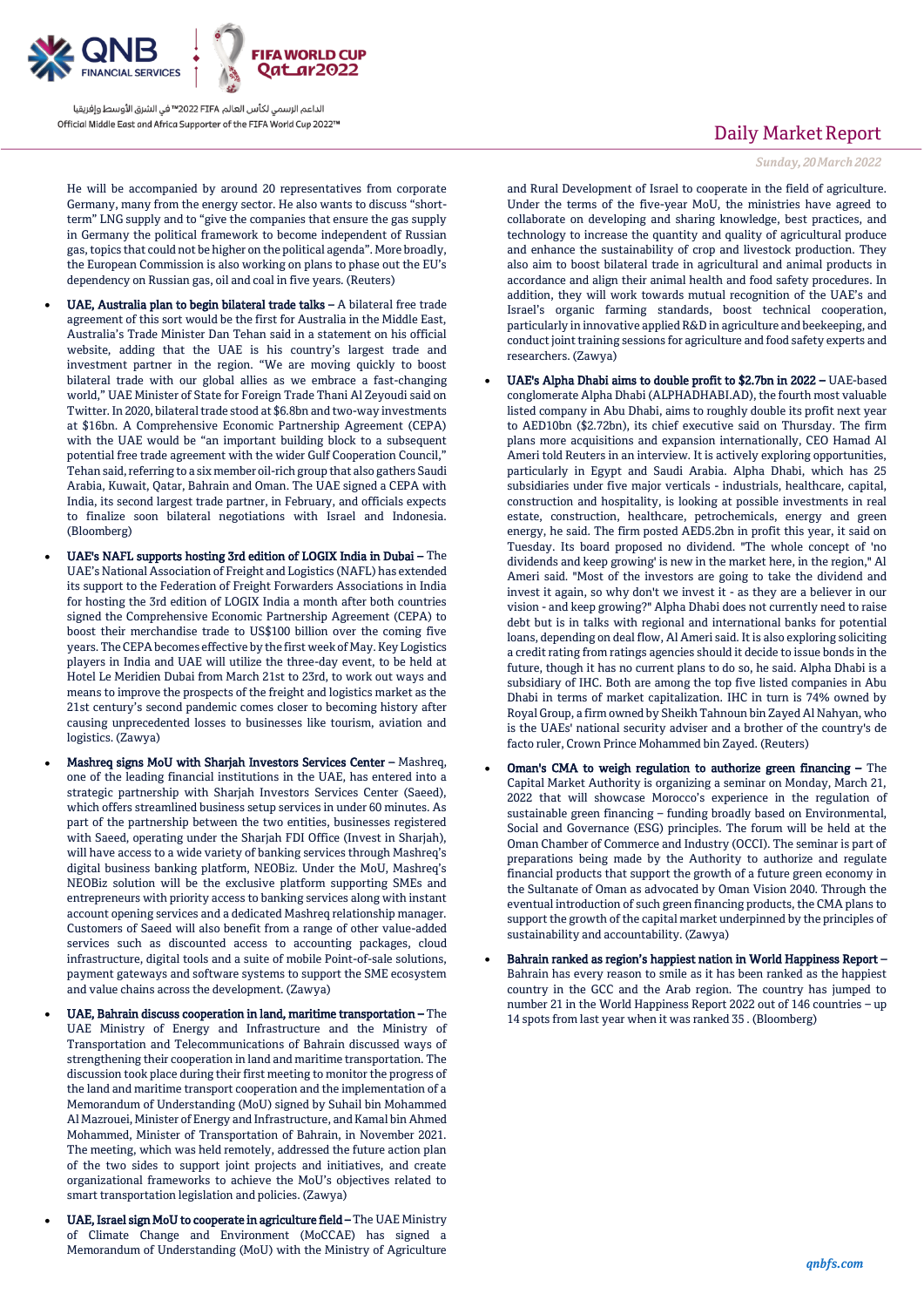

# Daily Market Report

*Sunday, 20March2022*

## *Rebased Performance*



## *Daily Index Performance*



*Source: Bloomberg*

Asset/Currency Performance Close (\$) 1D% WTD% YTD% Gold/Ounce  $1,921.62$   $1,921.62$   $(1.1)$   $(3.4)$   $(3.4)$   $(3.4)$ Silver/Ounce  $24.96$   $24.96$   $24.96$   $(1.6)$   $(3.5)$   $(3.5)$   $(3.5)$ Crude Oil (Brent)/Barrel (FM Future) 107.93 1.2 (4.2) 38.8 Crude Oil (WTI)/Barrel (FM Future) 104.70 104.70 1.7 (4.2) 4.2) 39.2 Natural Gas (Henry Hub)/MMBtu 4.90 2.3 3.8 33.9 LPG Propane (Arab Gulf)/Ton 21.2 LPG Butane (Arab Gulf)/Ton 14.7 (5.5) 14.7 Euro 1.3 (2.8)  $1.11$  (0.4)  $1.3$  (2.8) Yen 119.17 | 19.17 | 19.17 | 19.17 | 19.5 | 19.18 | 19.18 | 19.18 | 19.18 | 19.18 | 19.18 | 19.18 | 19.18 | 19 GBP  $1.32$   $1.32$   $0.2$   $1.1$   $1.1$   $1.3$   $1.1$   $1.3$   $1.3$ CHF  $1.07$   $0.6$   $0.3$   $0.3$   $0.3$   $0.3$   $0.3$   $0.3$   $0.3$   $0.3$   $0.3$   $0.3$   $0.3$   $0.3$   $0.3$   $0.3$   $0.3$   $0.3$   $0.3$   $0.3$   $0.3$   $0.3$   $0.3$   $0.3$   $0.3$   $0.3$   $0.3$   $0.3$   $0.3$   $0.3$   $0.3$   $0.3$   $0.3$   $0.3$   $0.3$   $0.3$  AUD  $0.74$   $0.74$   $0.5$   $0.5$   $1.7$   $1.7$ USD Index  $98.23$   $98.23$   $0.3$   $0.9$   $0.9$   $2.7$ RUB 118.69  $\vert$  58.9  $\vert$  58.9  $\vert$  58.9  $\vert$  58.9  $\vert$  58.9  $\vert$  58.9  $\vert$  58.9  $\vert$  58.9  $\vert$  58.9  $\vert$  58.9  $\vert$  58.9  $\vert$  58.9  $\vert$  58.9  $\vert$  58.9  $\vert$  58.9  $\vert$  58.9  $\vert$  58.9  $\vert$  58.9  $\vert$  58.9  $\vert$  58.9  $\vert$  58.9 BRL  $0.20$   $0.4$   $0.4$   $1.1$   $1.1$ 

*Source: Bloomberg*

## *Source: Bloomberg*

| <b>Global Indices Performance</b> | Close      | 1D%*  | WTD%* | YTD%*  |
|-----------------------------------|------------|-------|-------|--------|
| <b>MSCI</b> World Index           | 3,010.59   | 1.0   | 6.0   | (6.8)  |
| DJ Industrial                     | 34,754.93  | 0.8   | 5.5   | (4.4)  |
| S&P 500                           | 4,463.12   | 1.2   | 6.2   | (6.4)  |
| NASDAQ 100                        | 13,893.84  | 2.0   | 8.2   | (11.2) |
| STOXX 600                         | 454.60     | 0.3   | 6.8   | (9.5)  |
| <b>DAX</b>                        | 14,413.09  | (0.4) | 7.1   | (11.3) |
| <b>FTSE 100</b>                   | 7,404.73   | 0.4   | 4.6   | (2.3)  |
| <b>CAC 40</b>                     | 6,620.24   | (0.5) | 7.1   | (10.1) |
| Nikkei                            | 26,827.43  | 0.1   | 4.9   | (9.9)  |
| <b>MSCI EM</b>                    | 1,122.98   | 0.2   | 3.4   | (8.8)  |
| <b>SHANGHAI SE Composite</b>      | 3,251.07   | 0.9   | (2.1) | (10.8) |
| <b>HANG SENG</b>                  | 21,412.40  | (0.5) | 4.2   | (8.8)  |
| <b>BSE SENSEX</b> <sup>#</sup>    | 57,863.93  | 0.0   | 5.1   | (2.6)  |
| Bovespa                           | 115,310.91 | 2.7   | 4.1   | 22.2   |
| $RTS^*$<br>$\sim$ $\sim$          | 936.94     | 0.0   | 0.0   | (41.3) |

*Source: Bloomberg (\*\$ adjusted returns; #Market was closed on March 18, 2022)*